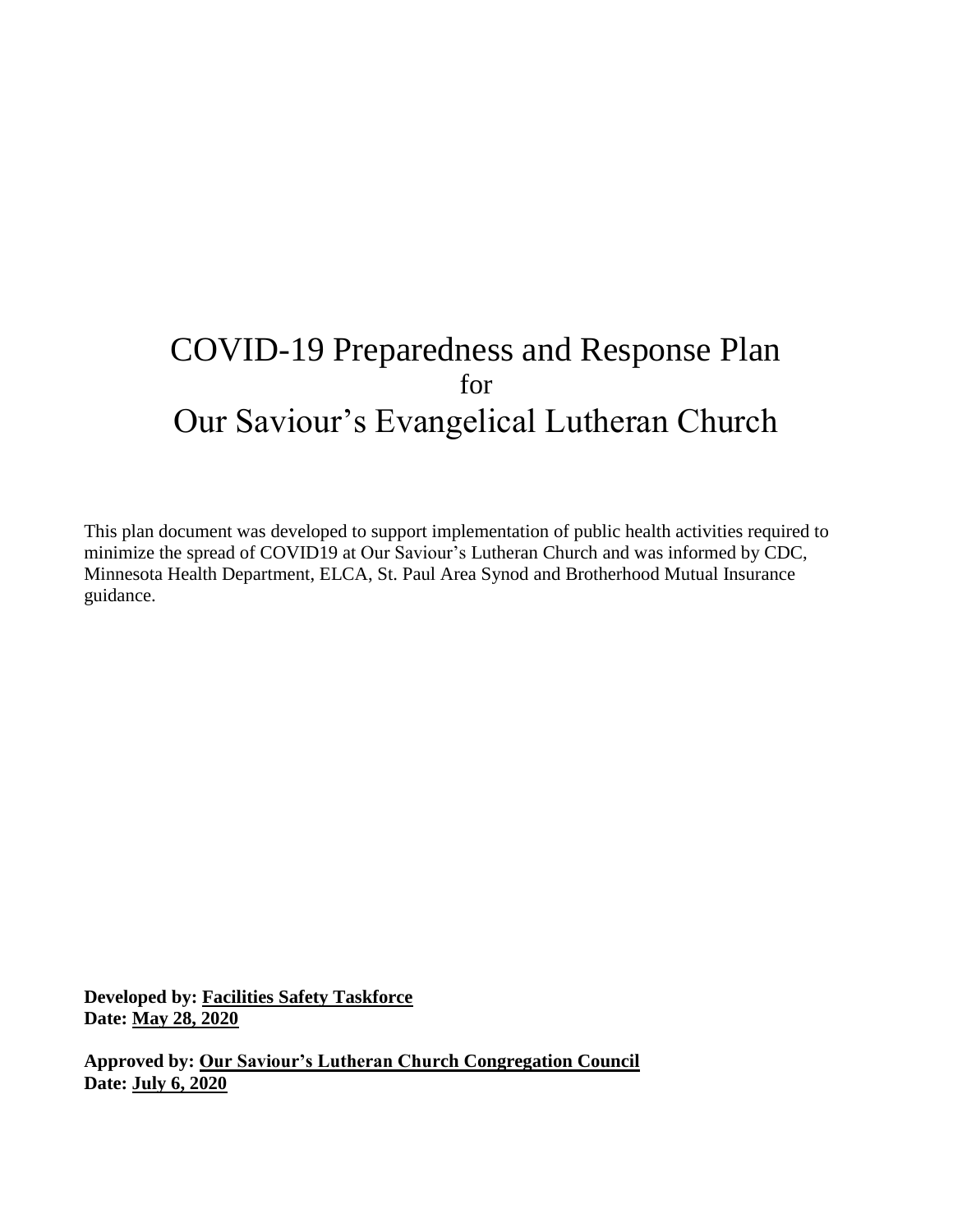## Our Saviour's Lutheran Church Plan

Our Saviour's Lutheran Church is committed to providing a safe and healthy facility for our staff, members, and visitors. This plan was developed in response to the COVID-19 pandemic to ensure we implement strategies and procedures to preserve public health. It is expected that the entire church will have a role in implementing this plan to mitigate transmission of COVID-19 within our facility and our community that would result in a disruption to our mission. Therefore, all persons in our facility will be expected to comply with all aspects of this plan. The church leadership and council have full support in enforcing the provisions of this policy.

This plan has been developed with church staff and members of the Facilities Safety Taskforce. Guidance and recommendations from the Centers for Disease Control and Prevention (CDC), Minnesota Department of Health, ELCA, St. Paul Area Synod and Brotherhood Mutual Insurance have been incorporated into the plan as appropriate including:

- Hygiene, cleaning, and disinfecting;
- Prompt identification and isolation of sick persons;
- Controls for social distancing;
- Housekeeping, including cleaning, disinfection and decontamination;
- Communications and training that will be provided to persons on-site; and
- Management and supervision necessary to ensure effective implementation of the plan.

This preparedness and response plan assumes the following:

- 1. Our Saviour's Lutheran Church will follow guidance from the Minnesota Governor, the Minnesota Department of Health, the Center for Disease Control, the Evangelical Church of America, the St. Paul Area Synod and from Brotherhood Mutual Insurance.
- 2. Our Saviour's Lutheran Church personnel will fall into different disease risk categories and decisions for return to the facility will be made in accordance with medical and public health guidance for risk stratification (e.g. age, health status). Our Saviour's Lutheran Church's role is not to determine the risk level of individuals; rather the church leadership should ensure that individuals can make their own informed choices and be supported.
- 3. Our Saviour's Lutheran Church personal and activities resumption will occur in a phased approach and comply with established guidance provided in this plan.
- 4. The COVID19 situation will evolve and Our Saviour's Lutheran Church will remain adaptable and nimble to the dynamic environment. The baseline level of risk for those working and using our facility will change as restaurants and retail businesses reopen, schools reopen, etc., requiring a reassessment of what level of resumption and precautions are appropriate.
- 5. Those staff functions that can practically stay at home to complete work will do so until Our Saviour's Lutheran Church is fully opened to minimize large gatherings.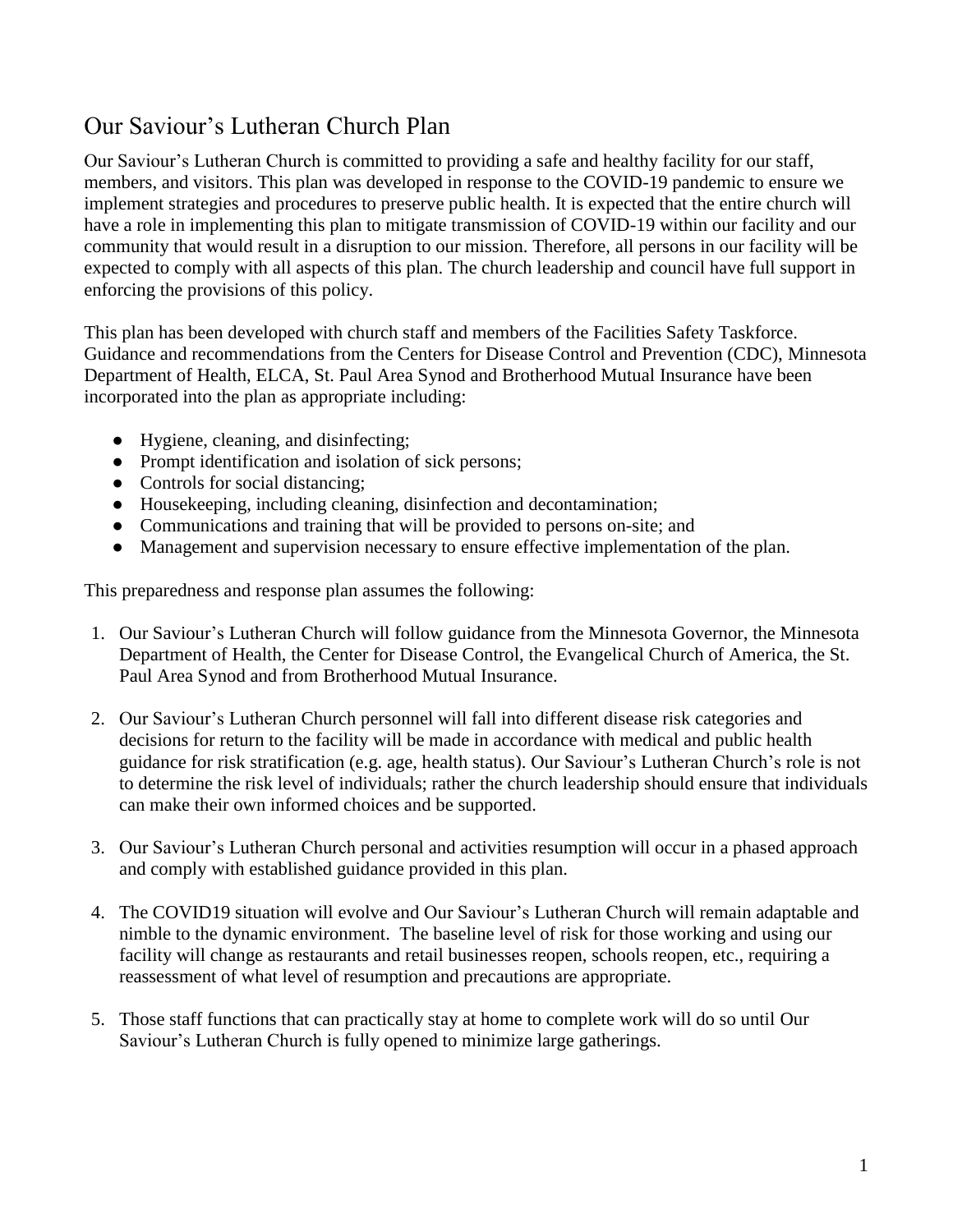- 6. Social distancing, wearing of masks or other appropriate PPE, hand-washing, and disinfection of surfaces are key factors to reducing the transmission of the COVID-19 virus.
- 7. Large gatherings are unlikely to be safe over the next several months. Worship services, and other large gatherings should be carried out online.
- 8. Personal responsibility is key to safe operations and the avoidance of disease transmission. Educational materials will be developed for staff, members, and visitors to the Our Saviour's Lutheran Church facility.

## COVID-19 Plan Management

The COVID-19 church coordinator is Joyce Nelson, and is responsible for COVID-19 assessment and implementation of this plan with the Facilities Safety Taskforce. All staff in the facility will be provided with the coordinator's name and how to contact the coordinator with any COVID-19 concerns. Joyce Nelson can be reached at [joyce.nelson@osel.org](mailto:joyce.nelson@osel.org) or 651-437-9052. Infection control and occupational safety and health plans will apply to anyone working in or visiting the church (e.g., all staff, members, and visitors).

- The church has reached out to state and/or local public health officials and occupational safety and health professionals and established ongoing communications to make sure they are getting relevant and up-to-date information concerning COVID19.
- The church coordinator and staff leadership are aware of and will follow all applicable regulations and public health agency guidelines.

Federal guidelines: Center for Disease Control (CDC) State guidelines: Minnesota State Health Department Affiliation guidelines: Evangelical Church of America, St. Paul Area Synod, Brotherhood Mutual Insurance

• Facility assessments to identify COVID-19 risks and prevention strategies should be done periodically as part of sound occupational health and public health practice. This plan will be reviewed as necessary to ensure effectiveness.

## Facility Public Health Measures

Infection prevention measures are being implemented at our facility in accordance with public health guidance and best practices.

### Handwashing

Anyone in the Our Saviour's Lutheran Church facility is instructed to wash their hands for at least 20 seconds with soap and water frequently throughout the day, but especially at the beginning and end of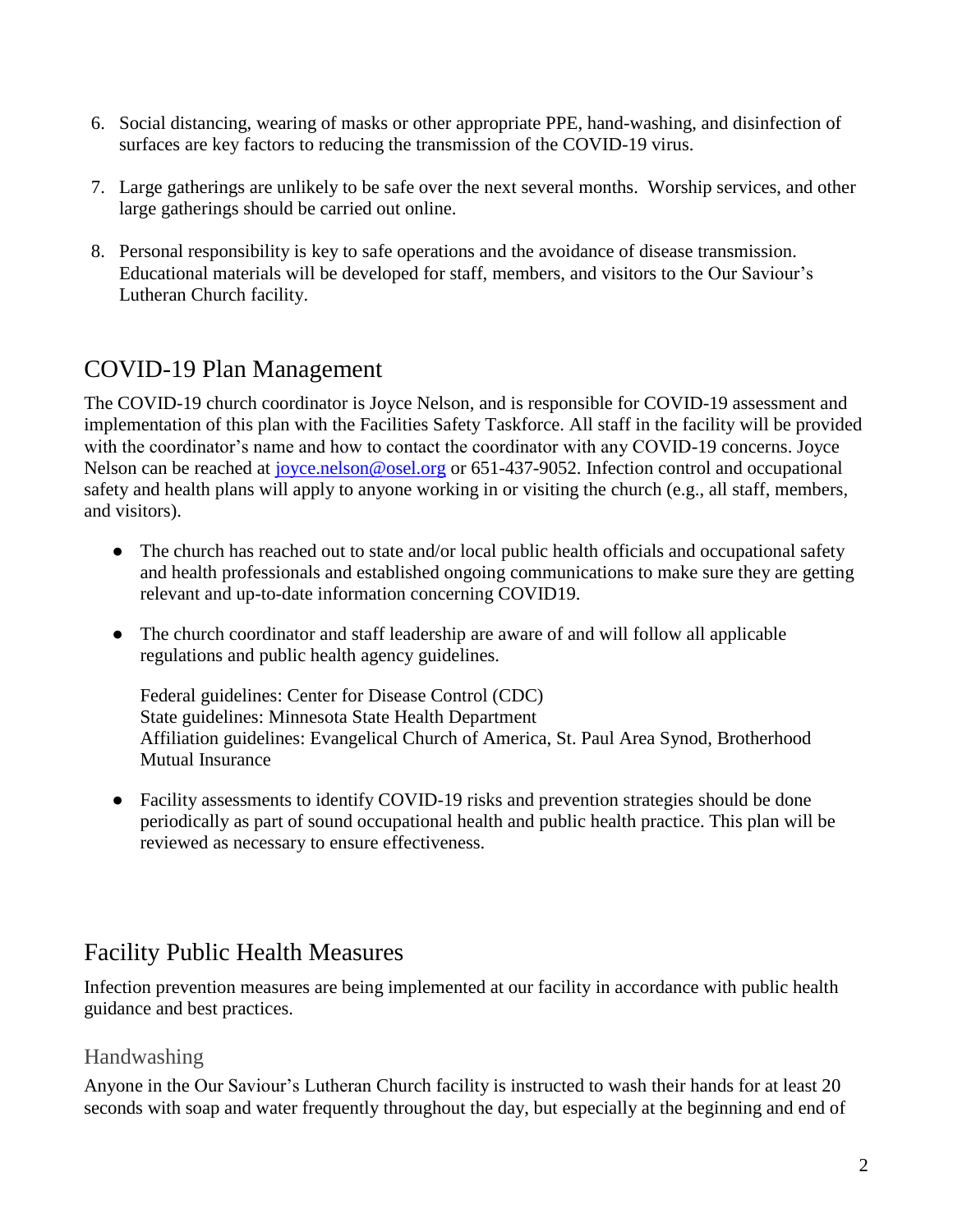their time on-site, prior to any mealtimes, and after using the toilet. Hand-sanitizer dispensers (that use sanitizers of greater than 60% alcohol) that can be used for hand hygiene in place of soap and water, as long as hands are not visibly soiled are located at entrances and throughout the facility.

- "Clean Your Hands!" [posters](https://www.health.state.mn.us/people/handhygiene/how/clean8.html) are located in all restrooms providing proper hand washing methods.
- In occupied areas, custodial staff are checking and replenishing soap dispensers, paper towels, and hand sanitizer stations at a minimum of once per day, and more often in heavily trafficked public spaces.

### Respiratory etiquette: Cover your cough or sneeze

Everyone is asked to [cover their mouth and nose with their sleeve or a tissue](https://www.cdc.gov/coronavirus/2019-ncov/prevent-getting-sick/prevention.html) when coughing or sneezing and to avoid touching their face—in particular their mouth, nose, and eyes—with their hands. Tissues should be disposed of in the trash and individuals should wash or sanitize their hands immediately afterward. Respiratory etiquette reminders appear on posters and tissues and trash receptacles are readily available.

- The [CDC "Stop the Spread of Germs" posters](https://www.cdc.gov/coronavirus/2019-ncov/downloads/stop-the-spread-of-germs.pdf) are posted in all building lobbies and other common areas.
- Tissues in common areas.
- Employees are expected to wear cloth face coverings (masks) in public settings where social distancing measures are difficult to maintain. Individuals may bring their own mask, or Our Saviour's Lutheran Church will provide them.

### Social distancing

Everyone entering the facility is asked to practice social [distancing](https://www.health.state.mn.us/diseases/coronavirus/businesses.html) on public health guidance and best practices. These measures may be adjusted according to phases of this preparedness and response plan.

### Remote Work and Adjusted Onsite Hours

Our Saviour's Lutheran Church has implemented the following procedures and practices for remote work and adjusted hours. All staff will meet with their supervisor to determine an individual plan for work location based on responsibilities and risk levels.

- Telework is approved and expected for all persons who can accomplish their primary duty functions from home.
- Staff are provided guidance and training to work remotely by their supervisors.
- Equipment is available for staff members to complete their assigned responsibilities and tasks. Equipment questions should be directed to their supervisor.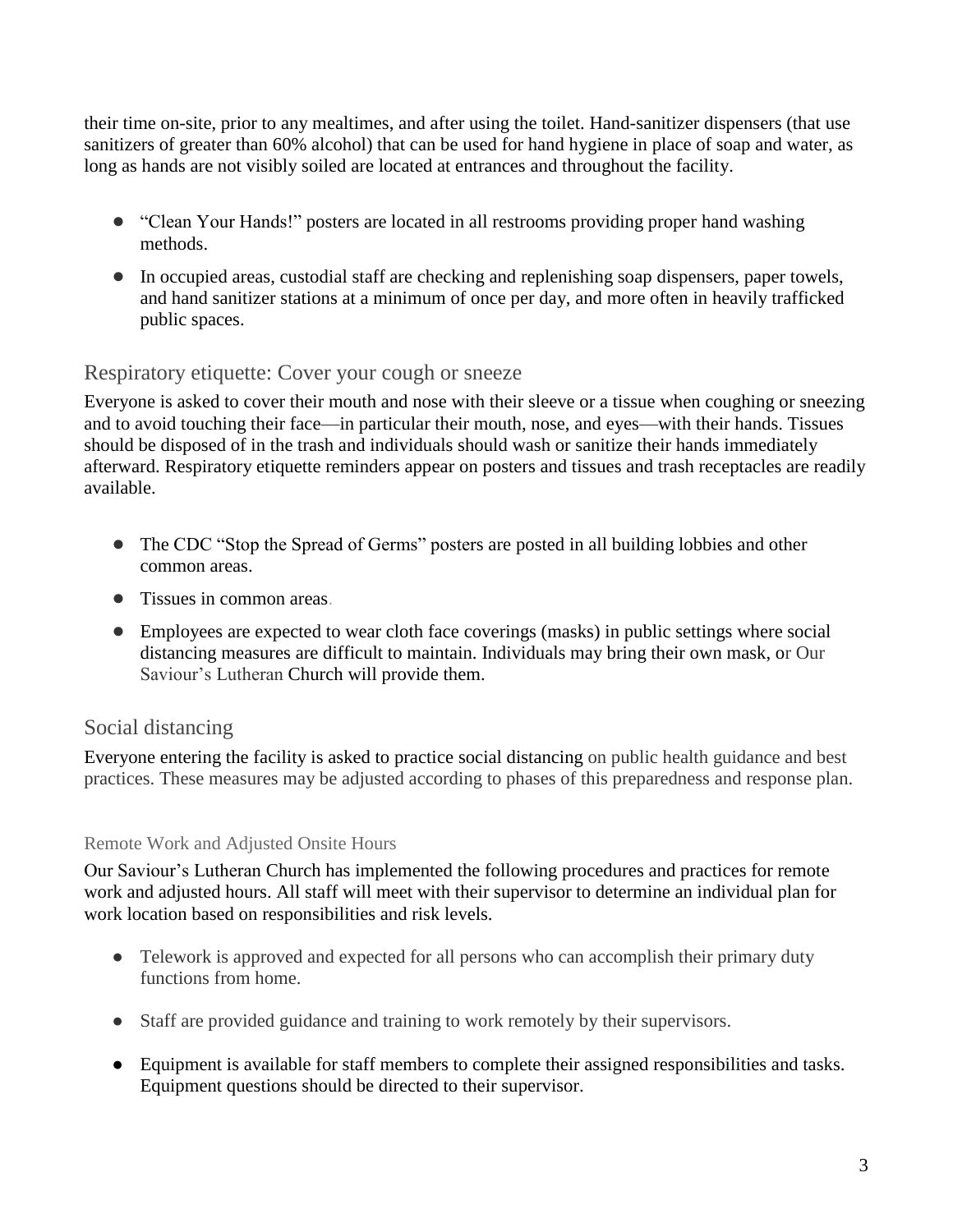● Flexible hours and staggered shifts are available to minimize the number of persons in the facility at one time. Flexible work hours should be discussed with the employees' supervisor.

### Onsite Work

Staff, members, and visitors will avoid gathering in groups and in confined areas where six feet separation cannot be maintained. Staff, members, and visitors should wear masks at all times. Masks may be removed when staff are in their personal offices and where six feet of separation is feasible.

- Shared staff offices are assessed and where feasible staff are reassigned to other working areas or alternate hours to maintain social distancing.
- In areas where shared workspace is in use, sanitizing supplies are available to clean prior to and after use. Wipes must be immediately disposed of in the trash after use.
- Staff will avoid using anyone else's personal protective equipment, phones, computer equipment, desks, cubicles, workstations, offices, or other personal work tools and equipment.
- Common spaces such as conference rooms are rearranged to promote social distancing..

## Housekeeping

Regular housekeeping practices are being enhanced by Our Saviour's Lutheran Church staff in accordance with [CDC guidance.](https://www.cdc.gov/coronavirus/2019-ncov/community/organizations/cleaning-disinfection.html) Frequent cleaning and disinfecting will be conducted in shared spaces (e.g., work rooms) and high-touch areas (e.g., door handles and buttons).

- All custodial staff and their supervisors are provided refresher training on proper cleaning techniques, as well as background information on COVID-19.
- All cleaning products meet U.S. Environmental Protection Agency (EPA) requirements.
- If there is a confirmed positive case reported to Our Saviour's Lutheran Church, [t](https://dehs.umn.edu/)he Building and Grounds Lead will coordinate cleaning and disinfecting of that individual's work space.
- The Custodian or Building and Grounds Lead will clean public spaces such as the entry, the building lobby, and the restrooms. Disinfecting and sanitizing regularly, and more frequently if deemed necessary, will specifically focus upon highly touched areas: light switches, door handles, handrails, elevator buttons, water fountains, water closet and toilet handles, faucet handles, table surfaces and arm rests.
- Routine preventative disinfecting and sanitizing of personal workspaces and electronics are up to the individuals, unless there is a confirmed positive case.
	- If there is a confirmed positive case reported to Our Saviour's Lutheran Church, [t](https://dehs.umn.edu/)he Building and Grounds Lead will coordinate cleaning and disinfecting of that individual's work space.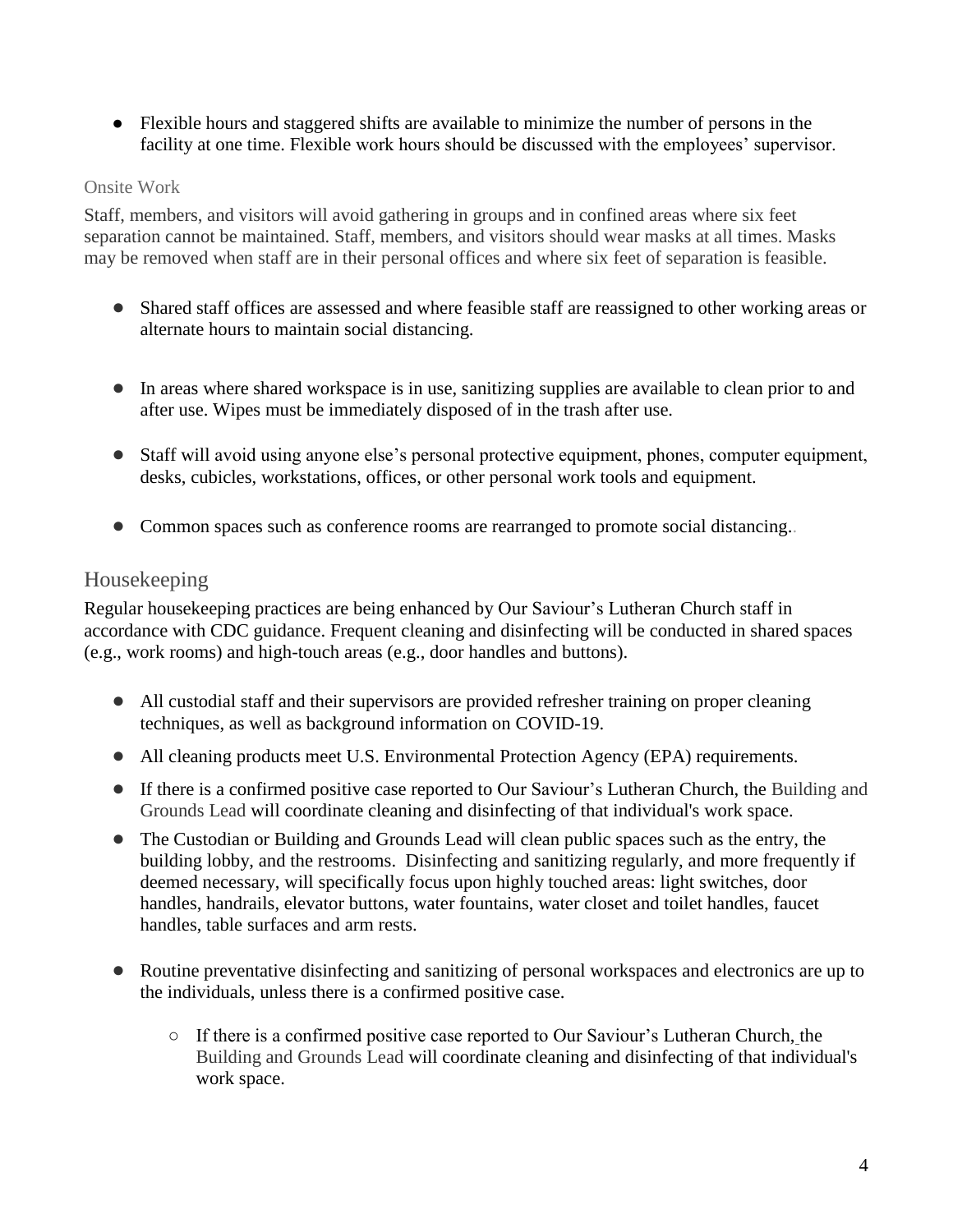## Screening, Exposure, and Illness Policies

Our Saviour's Lutheran Church will notify all staff of screening protocols, self-monitoring guidelines, and policies for staff exposed or exhibiting symptoms. These will be discussed at the weekly staff meeting and emailed to staff. All COVID-19 related updates will be relayed to staff at the weekly staff meeting and by email with updates occurring as necessary.

Our Saviour's Lutheran Church has leave policies that encourage staff to stay at home when they are sick, when household members are sick, or when they are required by a healthcare provider to isolate or quarantine themselves or a member of their household. These policies are listed in the Employee Handbook.

- Sick Leave
- Vacation
- Temporary Disability Leave
- [Family Medical Leave Act](https://policy.umn.edu/hr/fmla)
- [Family First Coronavirus Response Act Emergency Paid Sick Leave](https://drive.google.com/file/d/1_ZlgSxHXYl1T3l4B70wQkGUf_LCj-crO/view) (Federal)

Questions on leave policies should be directed to Joyce Nelson, Administrator, at [joyce.nelson@osel.org](mailto:joyce.nelson@osel.org) or 651-437-9052.

### Employee Self-Screening for those Working On-Site

Staff members should conduct self-monitoring for signs and symptoms of COVID-19. Symptoms of the virus often include but are not limited to fever, cough, and shortness of breath. Information on COVID-19 signs and symptoms are available at the [CDC website.](https://www.cdc.gov/coronavirus/2019-ncov/communication/downloadable-videos.html)

Staff must report symptoms to their supervisor if they are sick or experiencing symptoms. Employees exhibiting symptoms should not come into the church.

- Take your temperature in the morning and when you return home from work. Log those results and report any fever to your supervisor.
- Report any exposure to COVID-19 positive individuals, respiratory symptoms, sore throat, or dry cough to your supervisor.
- If the employee indicates any of these conditions, the supervisor may require that the employee stay home, and the employee should seek guidance from their healthcare provider.

If an employee begins to exhibit symptoms at work, the employee should report to their supervisor and should leave the workplace immediately.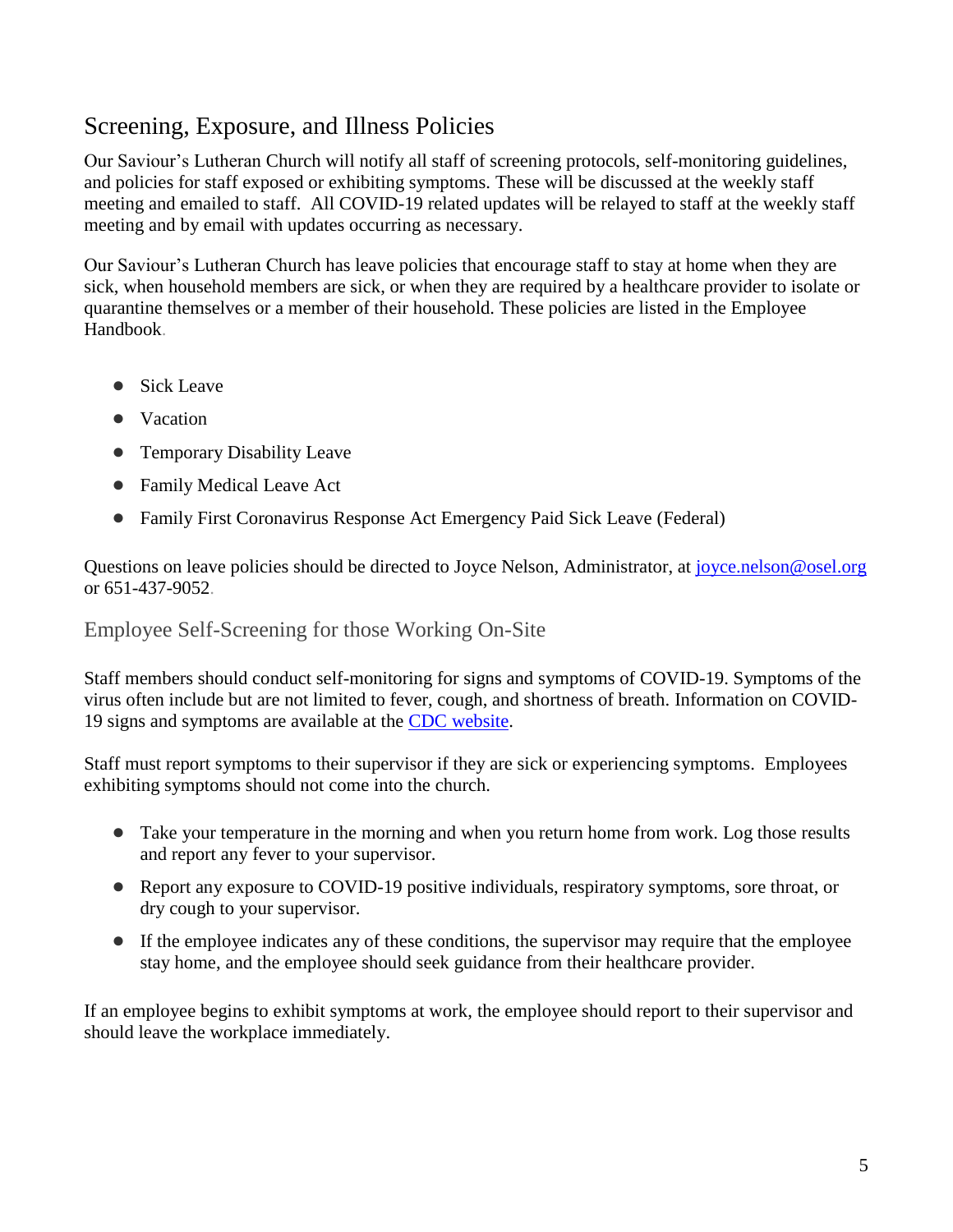## Confirmed Cases

If a COVID-19 case is confirmed in a staff member or in a member of their household, the staff member will be asked to remain at home and considered to be in quarantine for no less than 14 days. A facility assessment will begin to determine what additional public health and cleaning measures should be implemented.

Our Saviour's Lutheran Church will work with the Minnesota Department of Health to inform staff members if they have been exposed to a person with COVID-19 in our facility, and the Minnesota Department of Health will provide instructions regarding staff self-quarantine measures.

Consistent with compliance with the Health Information Portability and Accountability Act (HIPAA), staff members' health status and health information will be protected.

## Communications and Training

This preparedness and response plan is communicated with staff, congregational council, members, visitors and others via electronic means and U.S. postal service. Training is available to staff and persons using the facility.

- Return to Work Training (Discussed at weekly staff meetings and by email)
	- o Topics should include but not limited to: Personal Protective Equipment, disinfection measures, social distancing protocol, COVID-19 signs and symptoms information, return-to-work policies, self-monitoring practices, signage, time-off options and all other COVID-19-related safe workplace changes.
- Enhanced COVID Cleaning is modeled from the McGill University's **COVID-19 Preventing transmission - Environmental cleaning** (YouTube May 13, 2020).
- Our Saviour's Lutheran Church facility use handout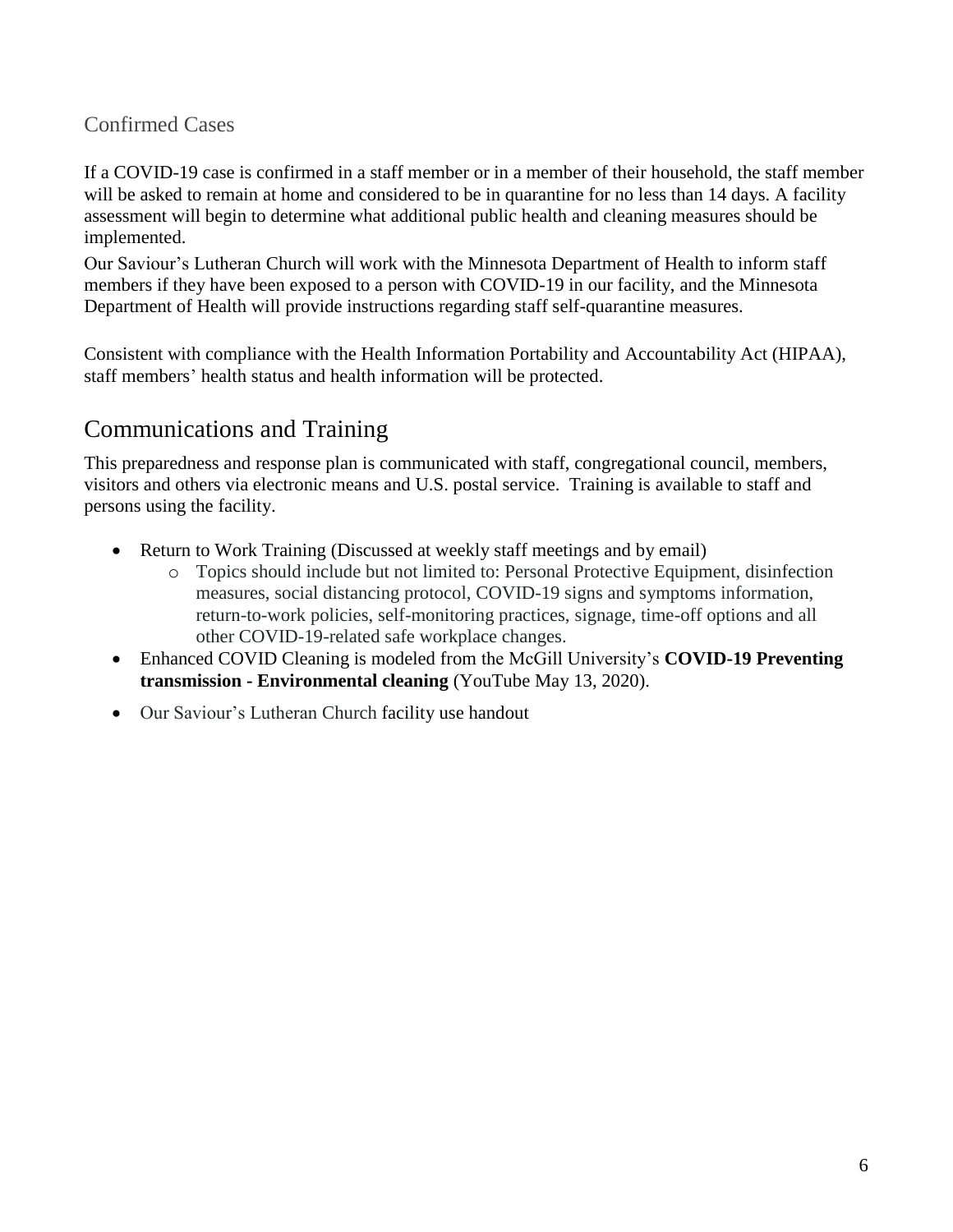## Facility Use

Our Saviour's Lutheran Church serves as a gathering place for congregation and community members. Gathering purposes in the congregation include: congregational work, support to social justice missions, celebration events, community meeting, and social engagements. Use of the facility will be based on the phases of this plan and align with state guidance and policies. [Priority will be given m](http://z.umn.edu/returnrequest)ission related activities.

Any group that would like to use the facility while this plan is operational must request use using the Request for Facility Use form (Appendix A). Each request will be reviewed by an internal committee designated by church leadership.

If approved, each group utilizing the facility will be required:

- Review training provided by Our Saviour's Lutheran Church
- Share Our Saviour's Lutheran Church facility rules with participants
	- Conduct appropriate social distancing
	- Wear masks
	- Wash hands
	- Cover your cough
- Take attendance to include name and contact information

No member of the congregation or community may use the facility until they have received approval from the staff of Our Saviour's Lutheran Church.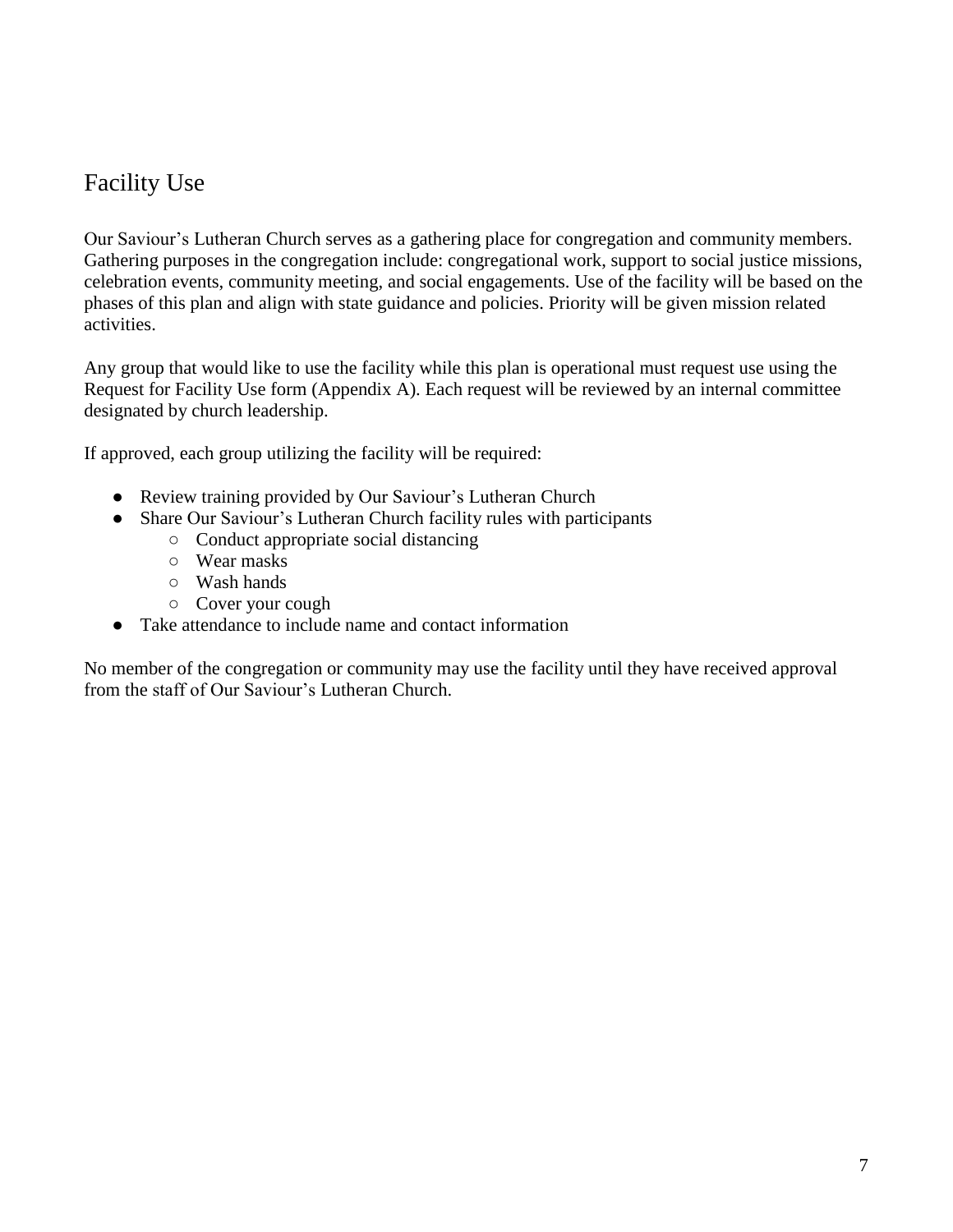## **Resources**

Appendix B provides a list of resources to support the church's decisions and activities during the COVID 19 pandemic.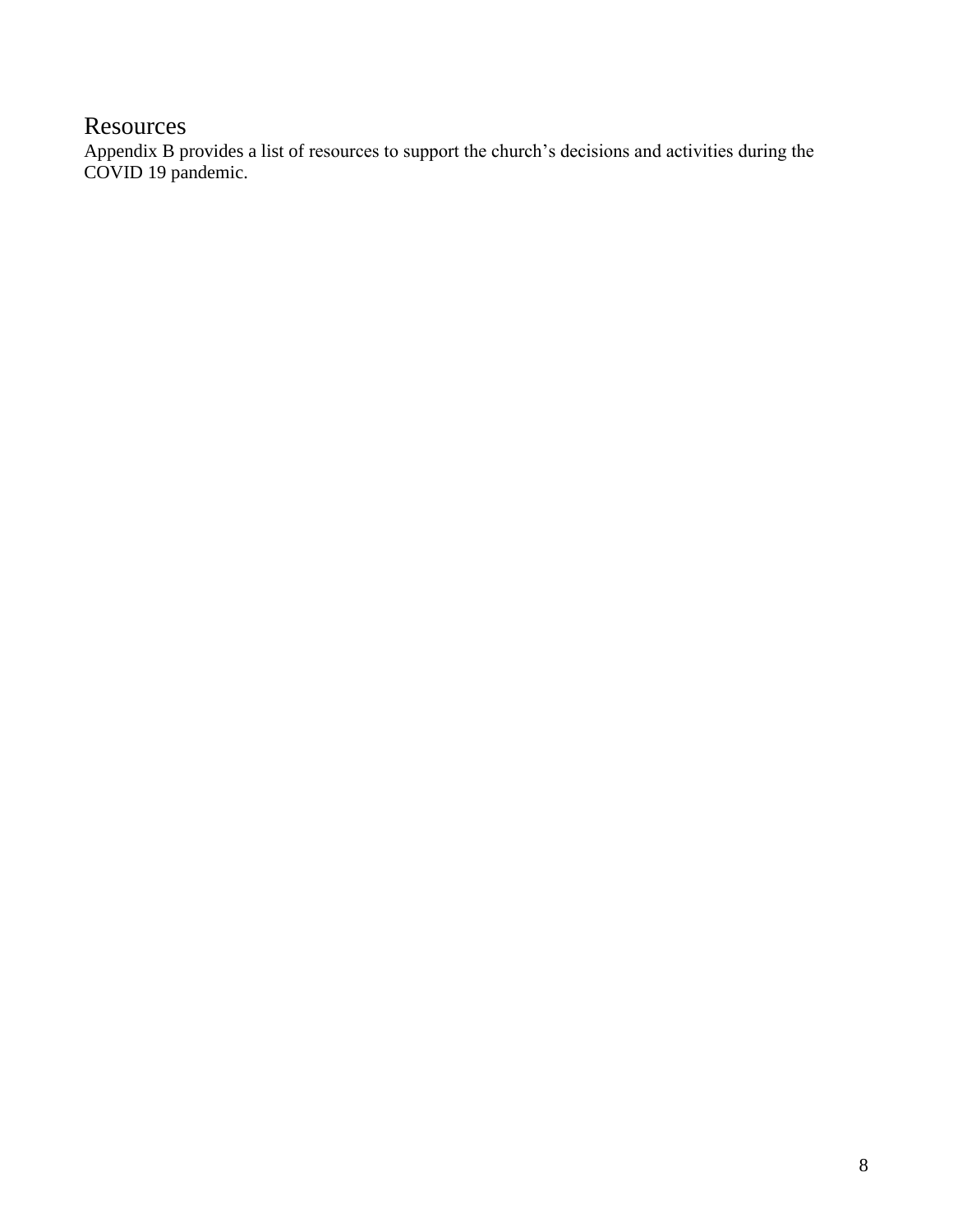## Our Saviour's Lutheran Church Phases

The purpose of this phase approach is to provide guidance and direction for activities at the church. The disease progression is imperfectly known and there may be times where Our Saviour's Lutheran Church may need to move back and forth between phases.

| <b>External Conditions</b>                                                                                                                                                                                                           | <b>Church Activities</b>                                                                                                                                                                                                                                                                                       |  |  |  |
|--------------------------------------------------------------------------------------------------------------------------------------------------------------------------------------------------------------------------------------|----------------------------------------------------------------------------------------------------------------------------------------------------------------------------------------------------------------------------------------------------------------------------------------------------------------|--|--|--|
|                                                                                                                                                                                                                                      |                                                                                                                                                                                                                                                                                                                |  |  |  |
| <b>Phase 0: Hibernation</b>                                                                                                                                                                                                          |                                                                                                                                                                                                                                                                                                                |  |  |  |
| <b>External Conditions:</b><br>Cases presenting in the state with limited<br>community spread and testing is limited.<br>Criteria (for phase):<br>Government and organization leaders are<br>initiating plans for social distancing. | Assess risk to staff and congregation<br>$\bullet$<br>Meet with church council to determine facility hibernation plan<br>€<br>Cancel or postpone facility onsite activities<br>Plan for social distancing activities<br>$\bullet$<br>Meet with staff and initiate plan for hibernation activities<br>$\bullet$ |  |  |  |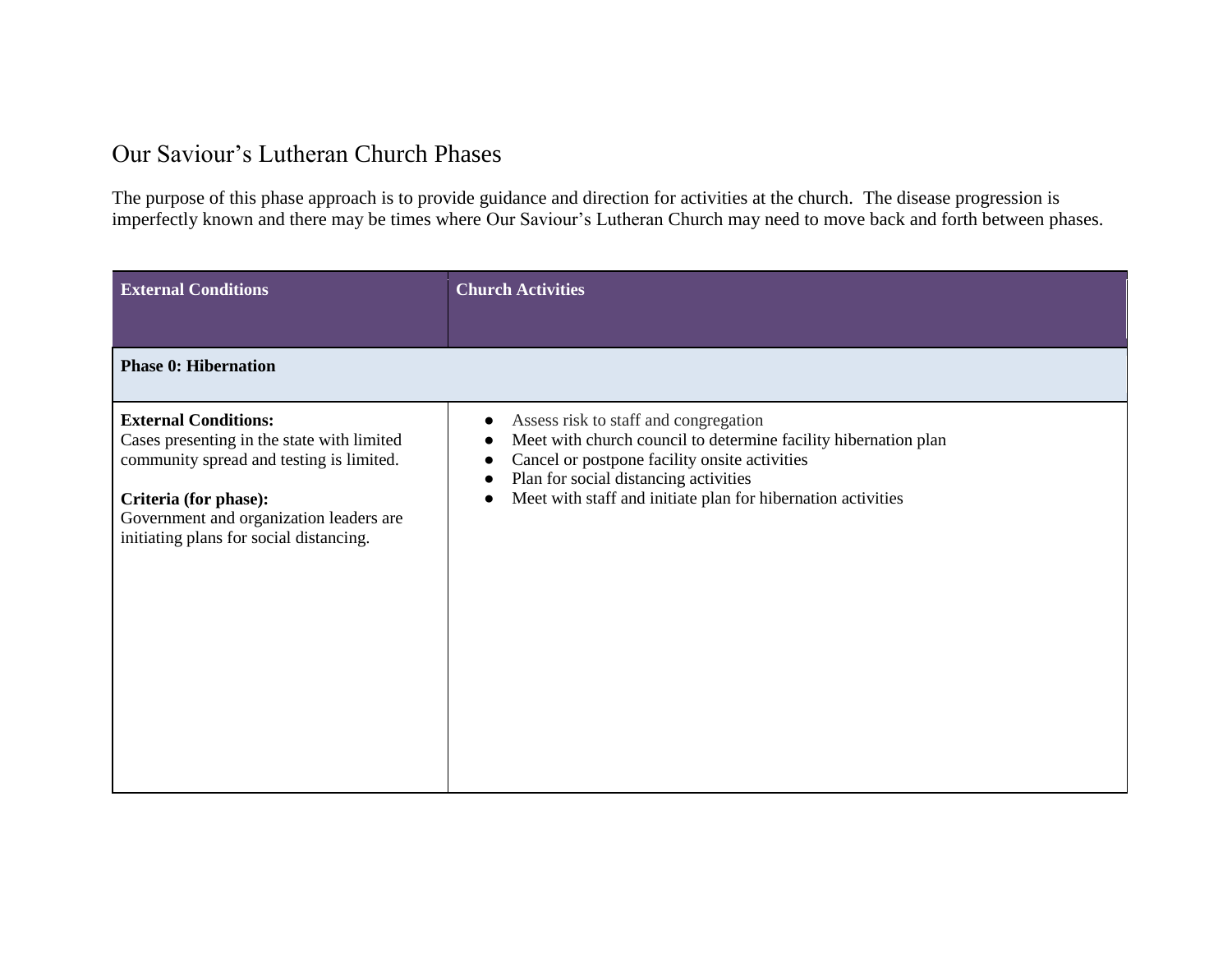| <b>Phase 1: Stay at Home</b>                                                                                                                                                                                                                                                                                  |                                                                                                                                                                                                                                                                                                                                                                                                                                                                                                                                                                                                                                       |  |  |  |  |  |  |
|---------------------------------------------------------------------------------------------------------------------------------------------------------------------------------------------------------------------------------------------------------------------------------------------------------------|---------------------------------------------------------------------------------------------------------------------------------------------------------------------------------------------------------------------------------------------------------------------------------------------------------------------------------------------------------------------------------------------------------------------------------------------------------------------------------------------------------------------------------------------------------------------------------------------------------------------------------------|--|--|--|--|--|--|
| <b>External Conditions:</b><br>Government Orders for communities to stay at<br>home. Disease spread is occurring in the<br>community and hospitalizations are<br>increasing. Testing is limited and there are<br>widespread PPE shortages.<br>Criteria (for phase):<br>Government issues stay at home orders. | <b>Church Activities</b><br>Worship<br>Worship services move to online delivery.<br>$\bullet$<br>Recording in the sanctuary is limited to critical elements of worship, while maintaining at<br>$\bullet$<br>least 6 feet of space between people.<br>Life celebrations (weddings, funerals, baptism) are postponed and all participants notified.<br>$\bullet$<br>Activities on-site<br>Our Saviour's Lutheran Church staff will telework when able<br>$\bullet$<br>Staff may return to the facility to acquire equipment and record worship segments.<br>$\bullet$<br>Bible studies and small groups will meet online.<br>$\bullet$ |  |  |  |  |  |  |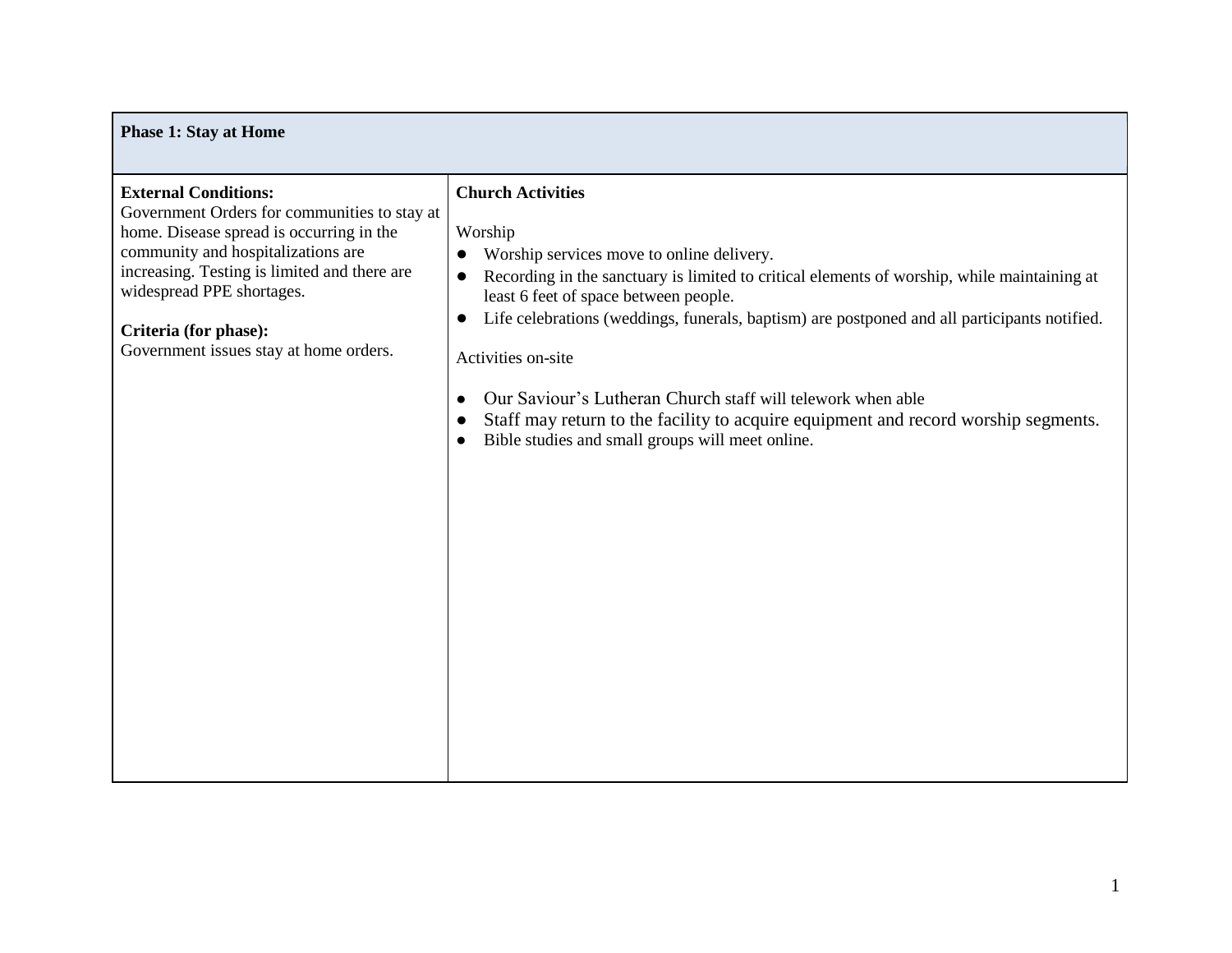#### **Phase 2: Sunrise External Conditions:**  There are declining case count trends and availability of testing is increasing. Contact tracing is in place and PPE is available for social distancing purposes (e.g. cloth masks). **Criteria (for phase):**  State provides relaxed guidance for social distancing. Facilities and core services staff have adequately prepared for return to the facility. **Church Activities** Worship ● Worship is held online. ● Recording in the sanctuary is limited to critical elements of worship, while maintaining at least 6 feet of space between people. ● Life celebrations (weddings, funerals, baptisms) should be kept to less than 10 in attendance and be able to maintain social distancing. Approval is required. ● Use of masks is highly encouraged. Activities on-site ● Bible studies and small groups continue to meet online. ● Office functions are limited to ensure essential operations. ● Church council and leadership teams of less than 10 might consider meeting in person while wearing masks and maintaining social distancing, or continue meeting online. ● Facility users/renters may be allowed with approval and based on size and mission. Social distancing and public health measures will be enforced. ● Wearing of masks is highly encouraged. ● Outdoor worship and activities with social distancing measures implemented per local guidance. Stay home if sick or showing ANY signs of illness. Keep 6 feet or more distance from any other attendees than your family unit. Face coverings are highly recommended. The church building will NOT be open to the public (no restrooms). Sit in designated area only. Stay in family units. Leave with all belongings you came with including chairs, blankets, trash, etc.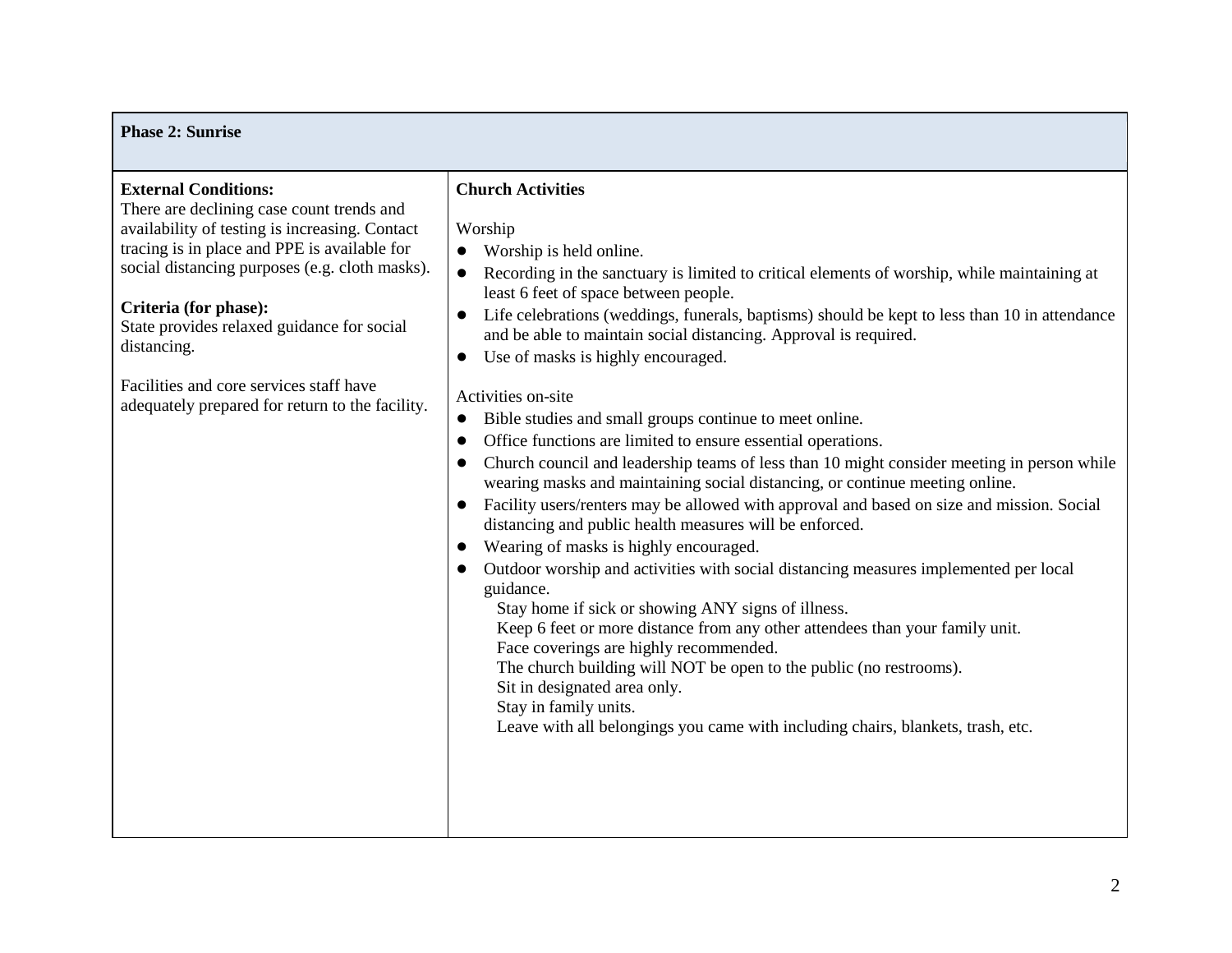#### **Phase 3: Sunrise Plus**

#### **External Conditions:**

Government leaders continue relaxation of social distancing measures. Cases of COVID19 continue to decrease and testing is available. PPE is widely available.

#### **Criteria (for phase):**

State provides relaxed guidance for social distancing.

Facilities and core services staff have adequately prepared for return to campus

Church has the ability to gradually expand number of people in the church while maintaining social distancing

#### **Church Activities**

#### Worship

- Worship is held online and in-person with social distancing measures implemented per local guidance. Multiple services may be considered to spread out participation.
- Weddings and funerals may be held in-person with social distancing measures implemented per local guidance.
- Entrance and exit into the church will be designed to avoid gathering.
- Communion may be offered in alignment with public health guidance. Consultation with ELCA and St. Paul Area Synod authorities will occur prior to offering.
- Group singing may be considered based on recommendations by public health authorities.
- No-touch alternatives for passing the peace, collecting offering, and liturgical resources. Hymnals and bibles will be removed from the Worship Center. Bulletins will not be used and screens will be used as alternatives.
- No fellowship/social hour will be scheduled during this phase. People are encouraged to leave the building after the service (no mingling).

#### Activities on-site

- Bible studies and small groups meet in person while maintaining some online options for high risk individuals and those who do not feel comfortable being in public. Approval is required.
- Office functions resume as normal, with attention to cleaning.
- Groups, teams, and committees could meet in person. Approval is required.

High risk individuals (people over 60 and those with underlying conditions), whether staff, volunteers, or program participants, should continue to shelter in place during Phase 3.

Social distancing and public health practices (e.g. wearing masks) will be implemented while at church and in community ministry, as is recommended in public spaces.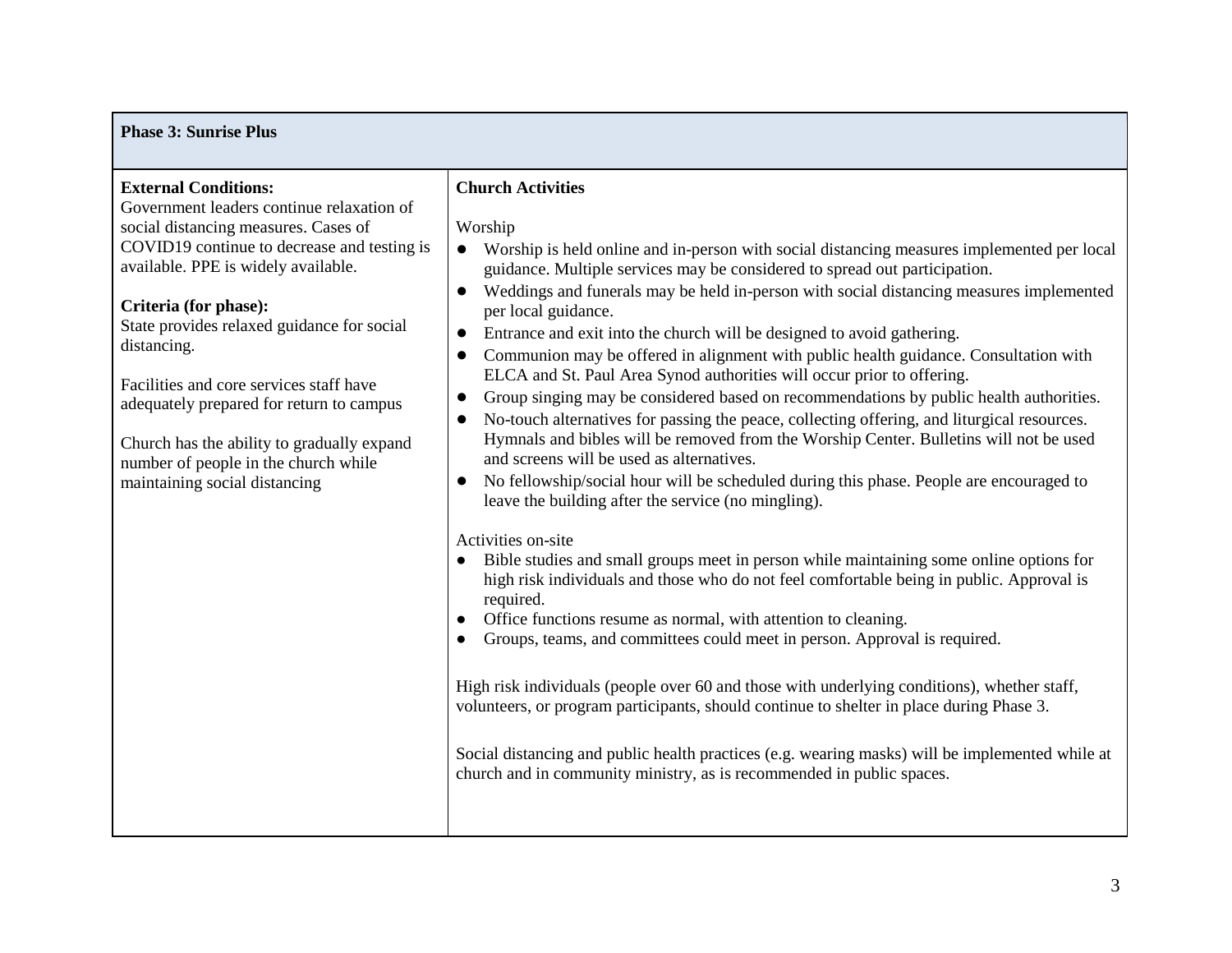| <b>Phase 4: Normal Operations</b>                                                                                                                                                                   |                                                |  |  |  |  |
|-----------------------------------------------------------------------------------------------------------------------------------------------------------------------------------------------------|------------------------------------------------|--|--|--|--|
| <b>External Conditions:</b><br>There are no or minimal state restrictions.<br>Vaccine available. Widespread testing and<br>identification of new COVID-19 cases, with<br>quarantining is occurring. | <b>Church Activities</b><br>Business as usual. |  |  |  |  |
| Criteria (for phase):<br>No or minimal state restrictions.                                                                                                                                          |                                                |  |  |  |  |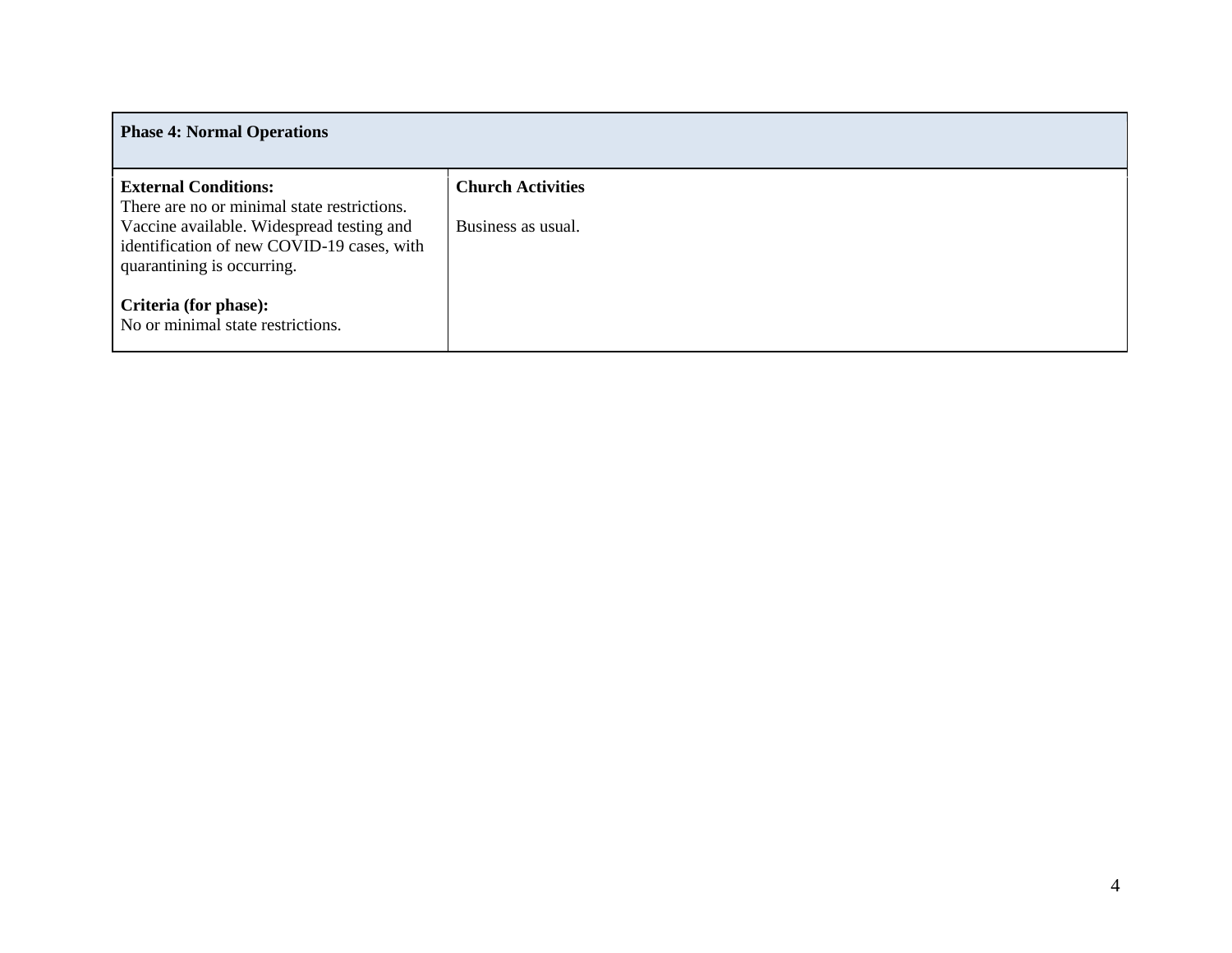## **Our Saviour's Lutheran Church Activities Chart**

|                                     | <b>Phase 0</b>     | <b>Phase 1</b>     | <b>Phase 2</b>                                                    | <b>Phase 3</b>                               | <b>Phase 4</b> |
|-------------------------------------|--------------------|--------------------|-------------------------------------------------------------------|----------------------------------------------|----------------|
| <b>Worship</b><br><b>Services</b>   | Online             | Online             | Online                                                            | In-Person with<br><b>Social Distancing</b>   | Normal         |
| <b>Students</b>                     | Online             | Online             | Online                                                            | Online                                       | Normal         |
| <b>Ministry Events</b>              | Online             | Online             | Online                                                            | In-person with<br><b>Social Distancing</b>   | Normal         |
| <b>Office Staff</b>                 | Remote             | Remote             | Remote / Onsite<br>with Social<br>Distancing                      | Remote / Onsite<br>with Social<br>Distancing | Normal         |
| <b>Community</b><br><b>Groups</b>   | Online / Postponed | Online / Postponed | In-Person with<br>permission and<br><b>Social Distancing</b>      | In-person with<br>permission                 | Normal         |
| <b>Life</b><br><b>Celebrations</b>  | Postponed          | Postponed          | In-Person with<br>permission, groups<br>of less than 10<br>people | In-Person with<br>permission                 | Normal         |
| <b>Outdoor</b><br><b>Activities</b> | Postponed          | Postponed          | <b>Onsite with Social</b><br>Distancing                           | <b>Onsite with Social</b><br>Distancing      | Normal         |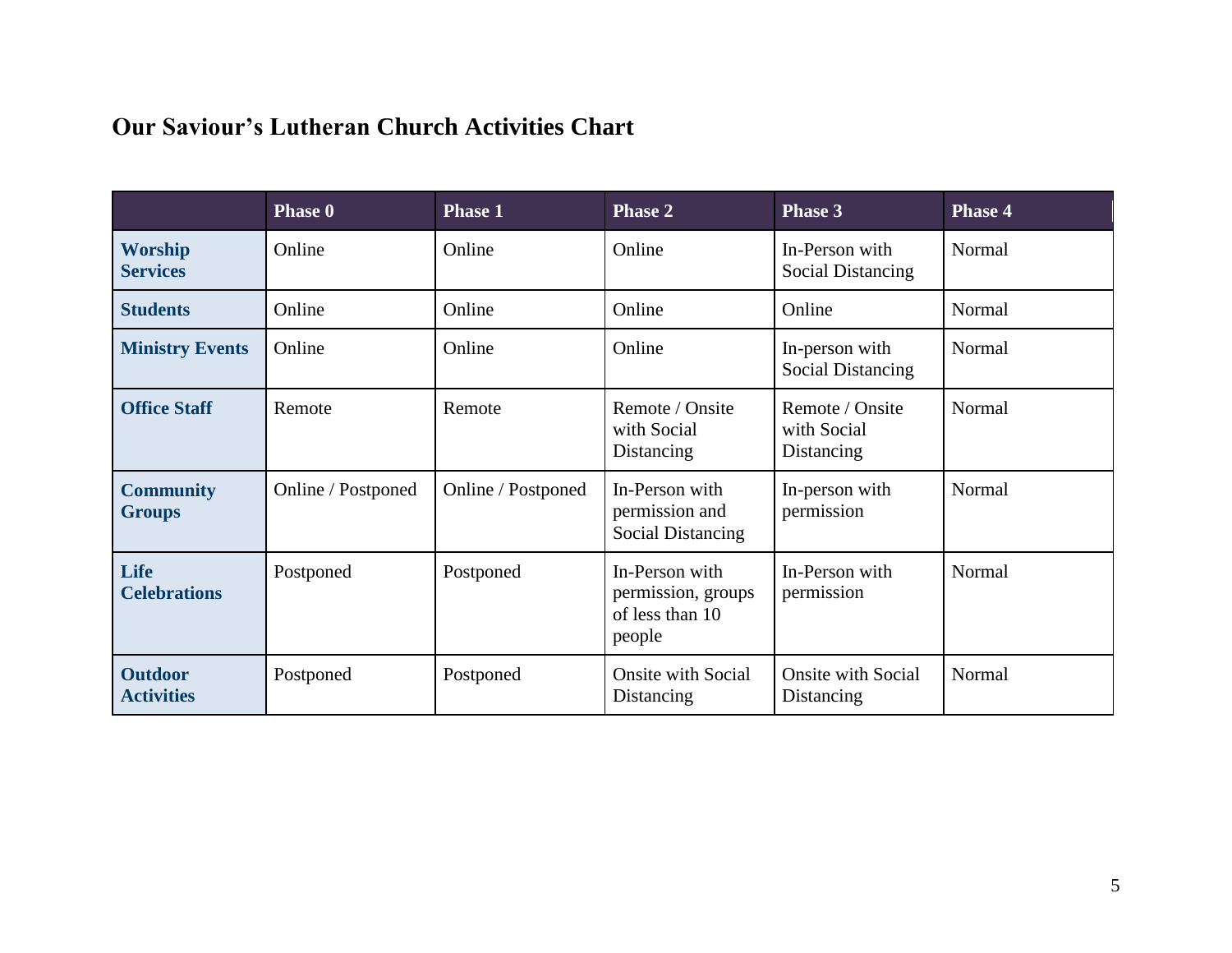### **Appendix A – Request for Facility Use**

### Request for Our Saviour's Lutheran Church Use

Our Saviour's Lutheran Church priority continues to be the health and safety of all members of our community. However, we also recognize that our facility supports the missions of our congregation and our community. Consistent with the state of Minnesota orders and public health advice, this form will enable church leadership to identify who might be permitted back to use the facility, starting first with groups who support essential church and social justice missions for our congregation and community.

For everyone's safety, the church's intent is to slowly and gradually invite groups back. Decisions for facility use will be based on phases of the Our Saviour's Lutheran Church Preparedness and Response Plan. To facilitate approval for use of our Our Saviour's Lutheran Church, please complete the following form.

Name:

Group Size:

Will this gathering be repeated (e.g. weekly)? If yes, describe frequency.

Date for gathering(s):

Provide a brief summary of the gathering.

Our Saviour's Lutheran Church will provide guidance for use of the facility.